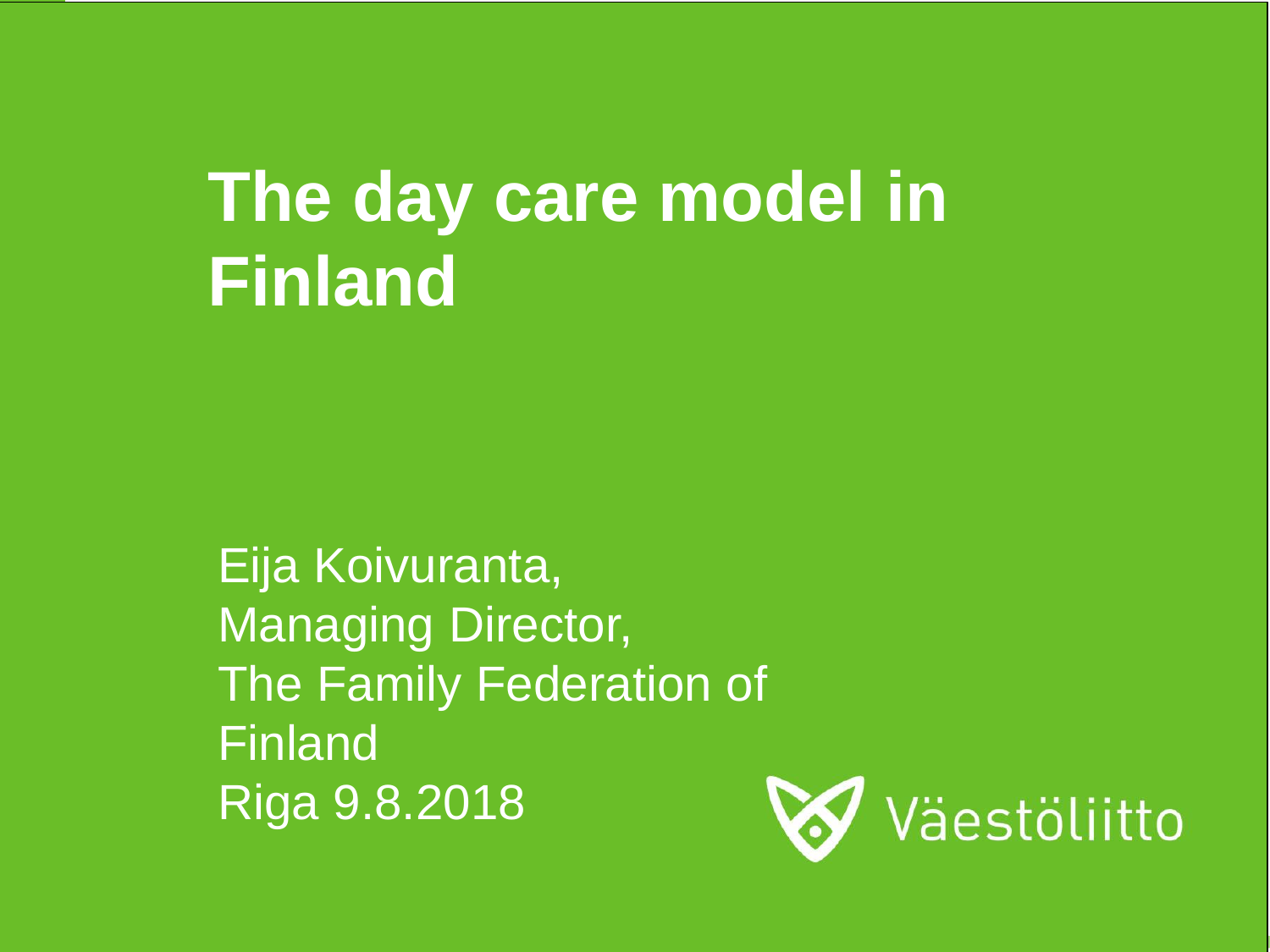## **Subjective right to day care**

- **Finland is globally famous for having pioneered every family's subjective right to day care in the 1990s**
- **Day care is regulated, professionalized, and heavily subsidized**
- **Day care is perceived as a key feature of the familyfriendly welfare state**
- **Most children enrol in day care when 1-3 years old**
- **Day care is now understood as part of early childhood education**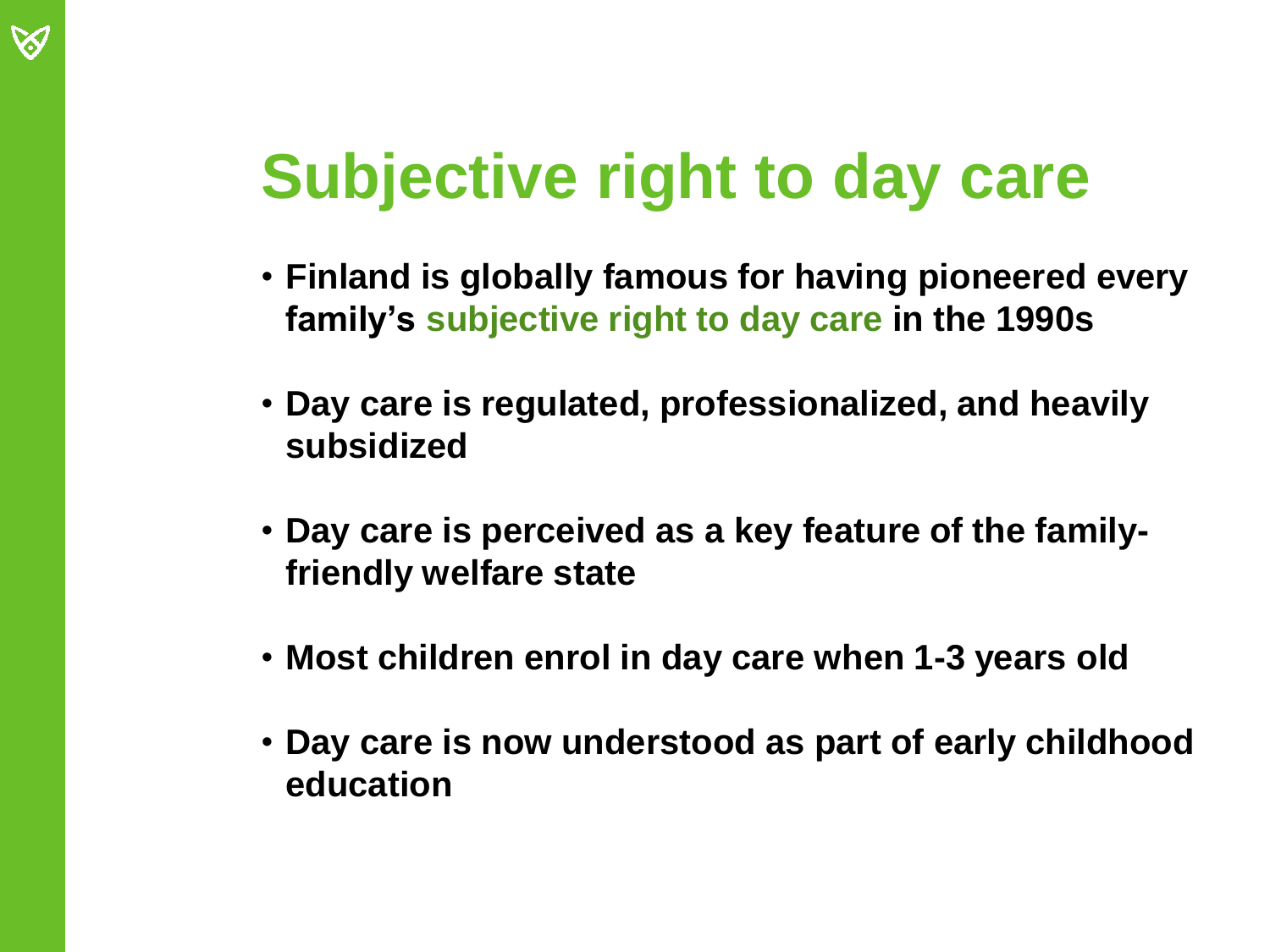#### **Milestones**

**1973**

**Day Care Act, municipalities start providing day care, but shortage of places** 

#### **1990**

**Subjective right to day care for all children below three years of age, extended in 1996 to all children below school age**

**2015 Revised Day Care Act: Act on Early Childhood Education and Care (ECEC)**

#### **2018**

**Revised Act on Early Childhood Education and Care will come into force from September 1st 2018;**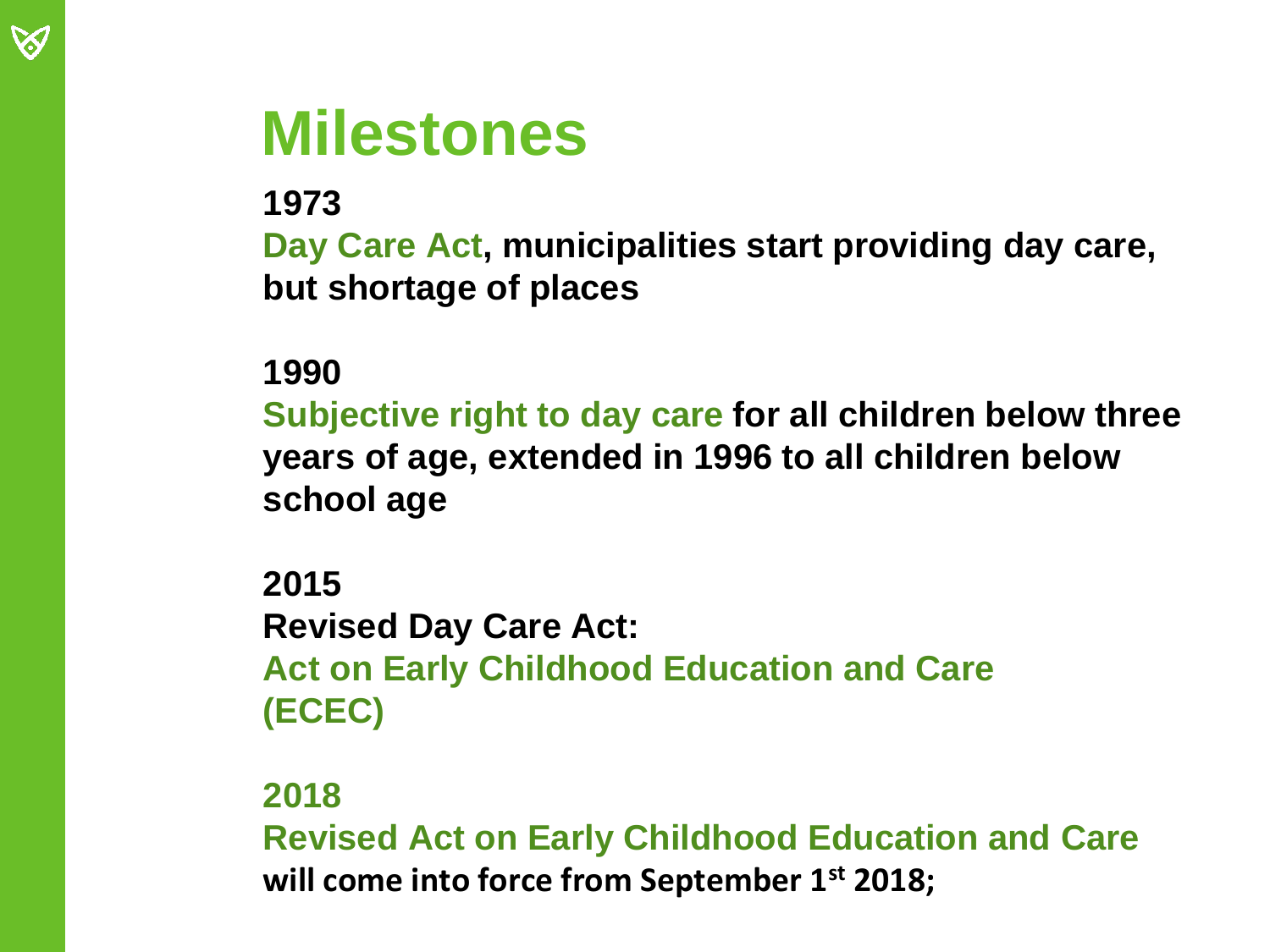#### **Early Childhood Education and Care Alternatives**

**Ministry of Education and Culture**

 $\bigotimes$ 

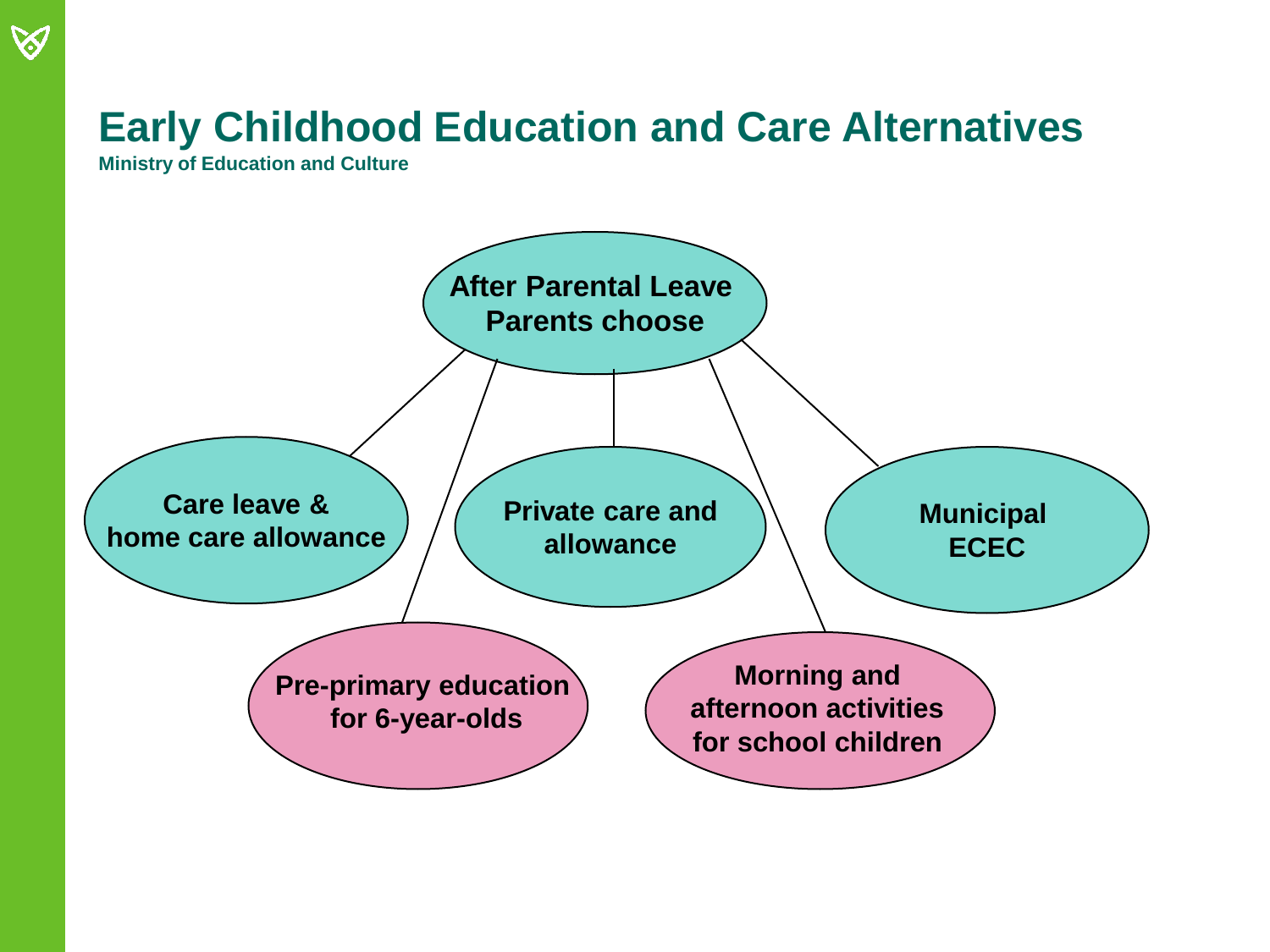### **Day care provision**

**Finnish municipalities have a statutory duty to**

- **provide day care to children whose parents require it**
- **within 4 months from applying**
- **within a reasonable distance from the child's home.**

**Day care is provided in municipal kindergartens (83%), family day-care (around 10 %), or in private institutions (7 %)**

**It can be full-time (up to 10 hours/day) or part time (5 hours/ day)**

**Evening, over-night and weekend care for provided children whose parents work shifts**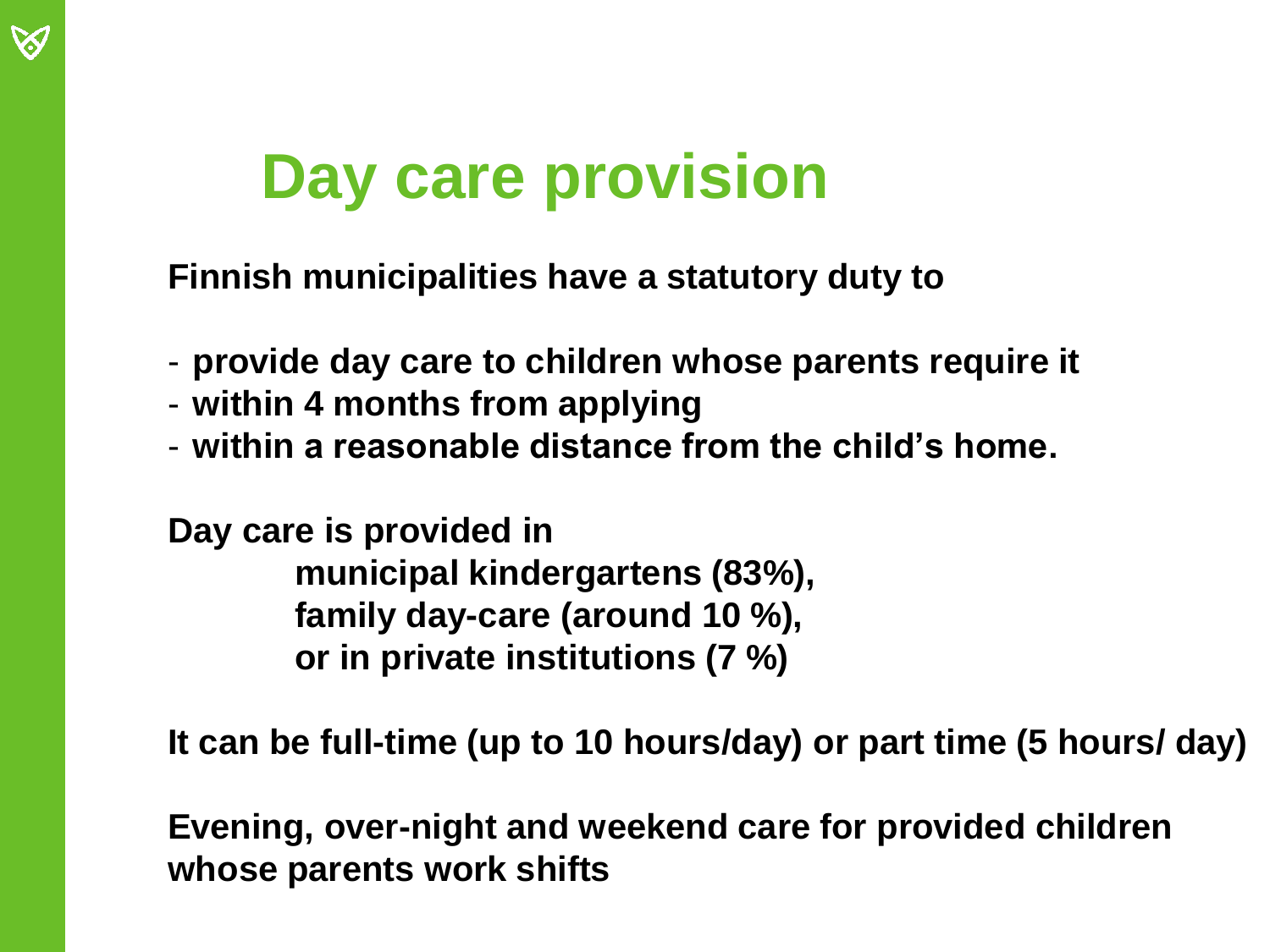## **Expenditure on day care**

**Expenditure on early childhood education services:**

**2256 million € in 2015**

**this is 3.4 % of all** *social protection expenditure*

**ECEC services form a third of total** *social protection expenditure on families and children***.** 

**< 30 % of funding comes directly from the government 70 % of funding from municipalities.**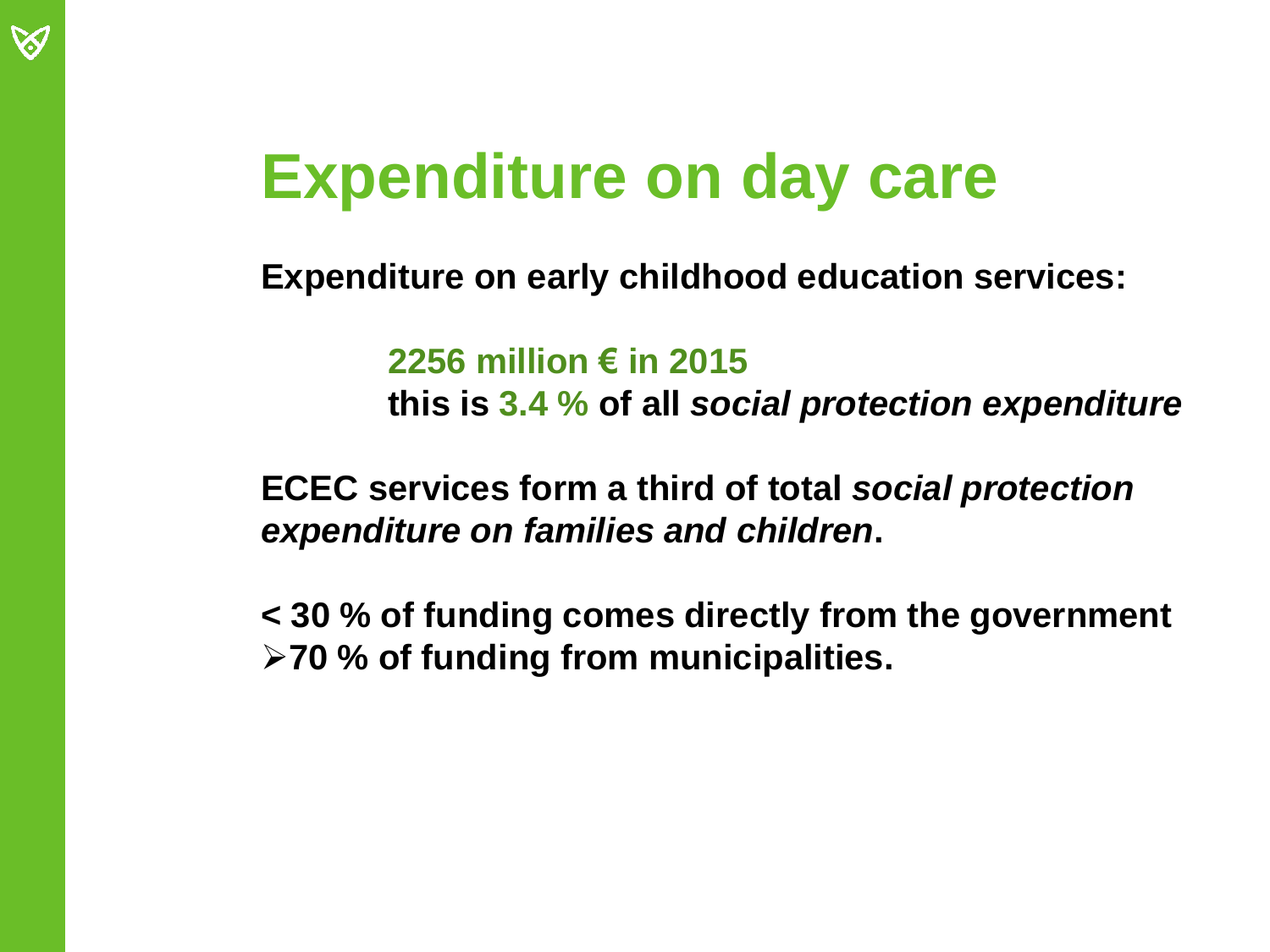

## **Client fees**

**Client fees: around 340 million € or 14 % of total costs**

**Fees vary by family size and income.**

• **The client fees for low and middle-income families were reduced and the sibling reduction was raised in 2018**

**Maximum fee 290 € / month, minumum fee 27 €/month**

- **2 nd child 50 % of 1st child fee**
- **3 rd, 4th etc children 20 % of 1st child fee**

**Some families do not pay at all**

• **E.g. family size = 4 + family income < 2 395 €/month means no payments**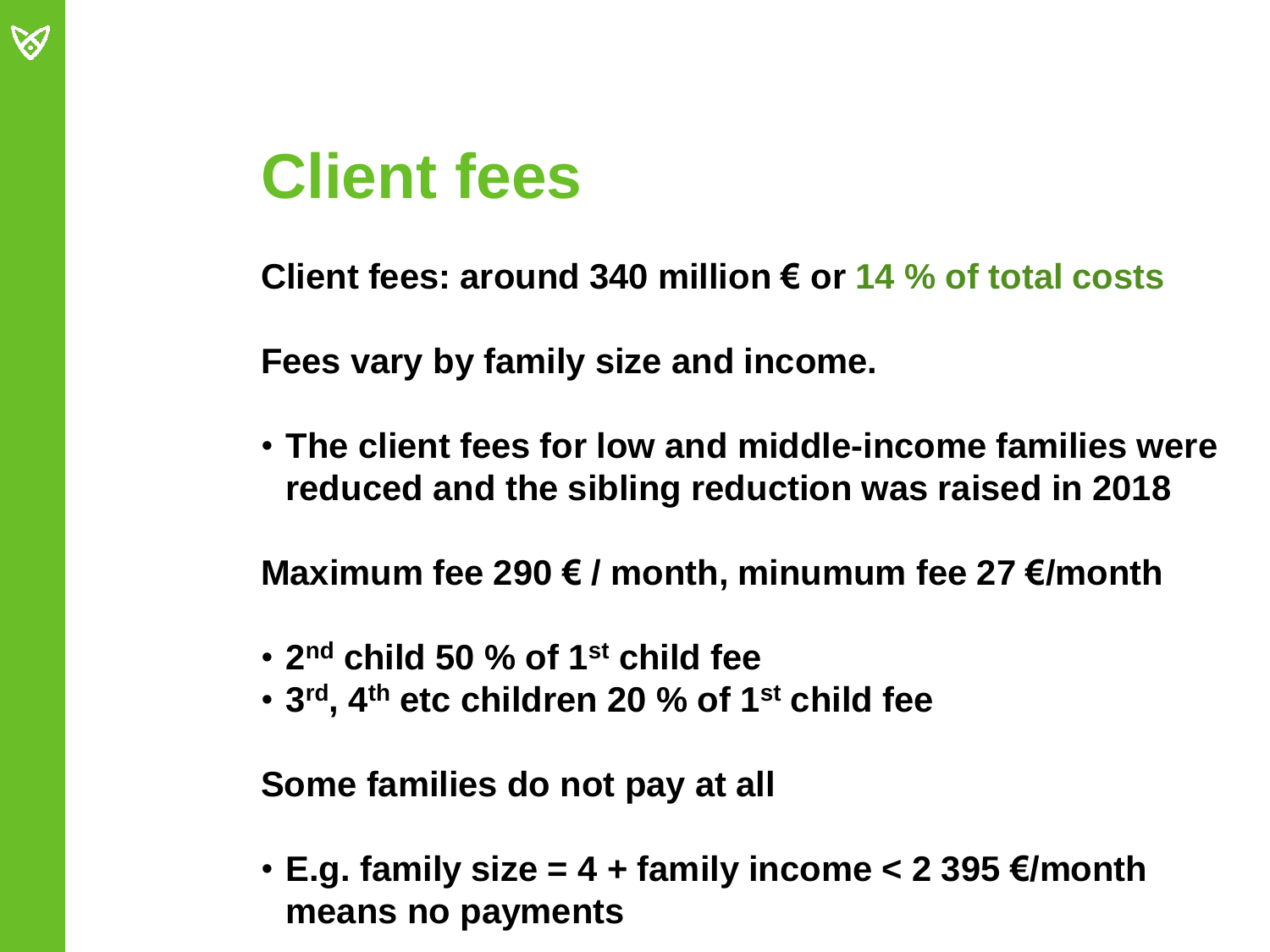#### **Income limits for minimum and maximum fee for full-time day care by family size**



Regional Authorities 2017.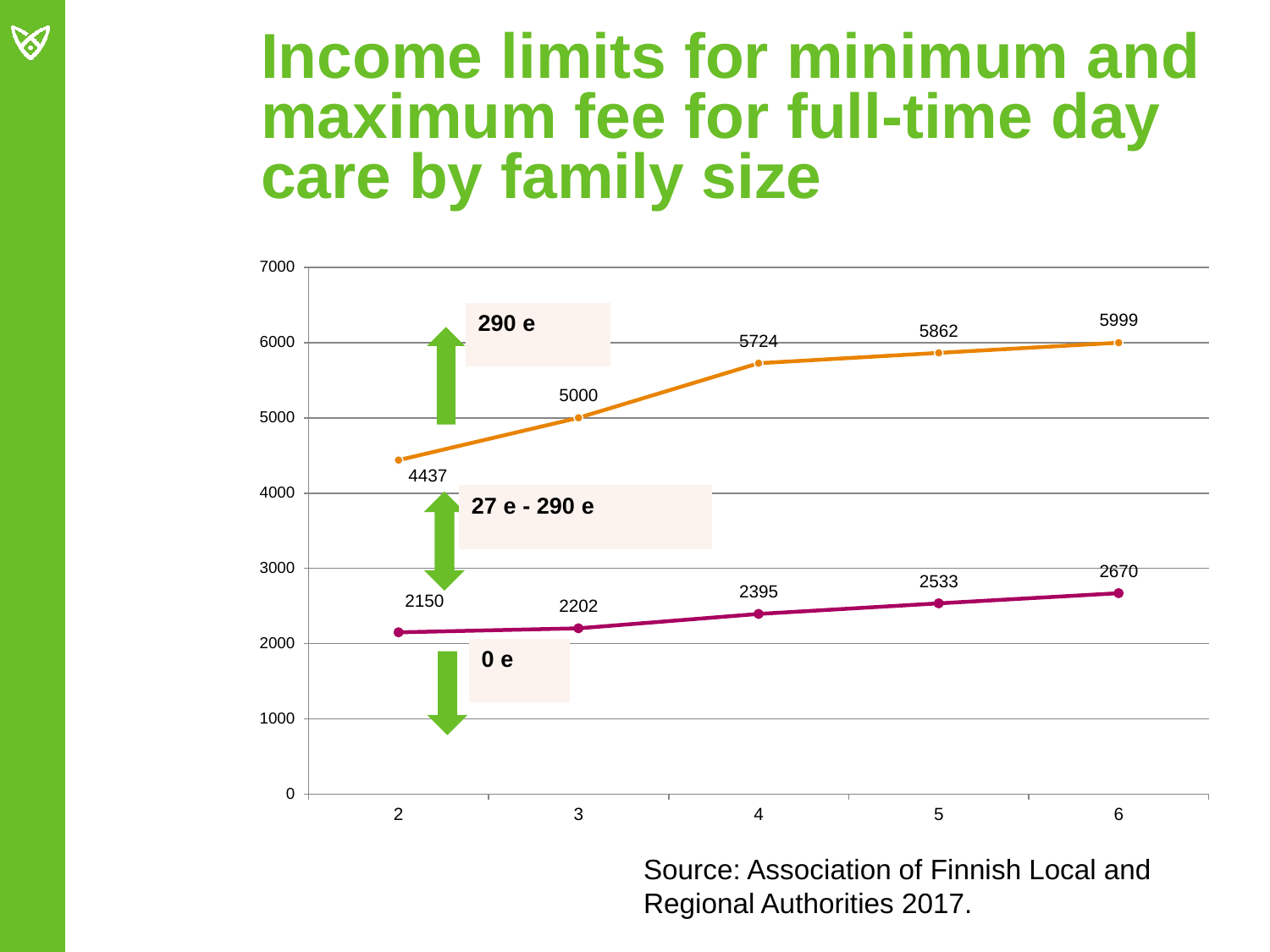#### **Proportion of children in day care in Nordic countries in 2015, % of age group**



 $\bigotimes$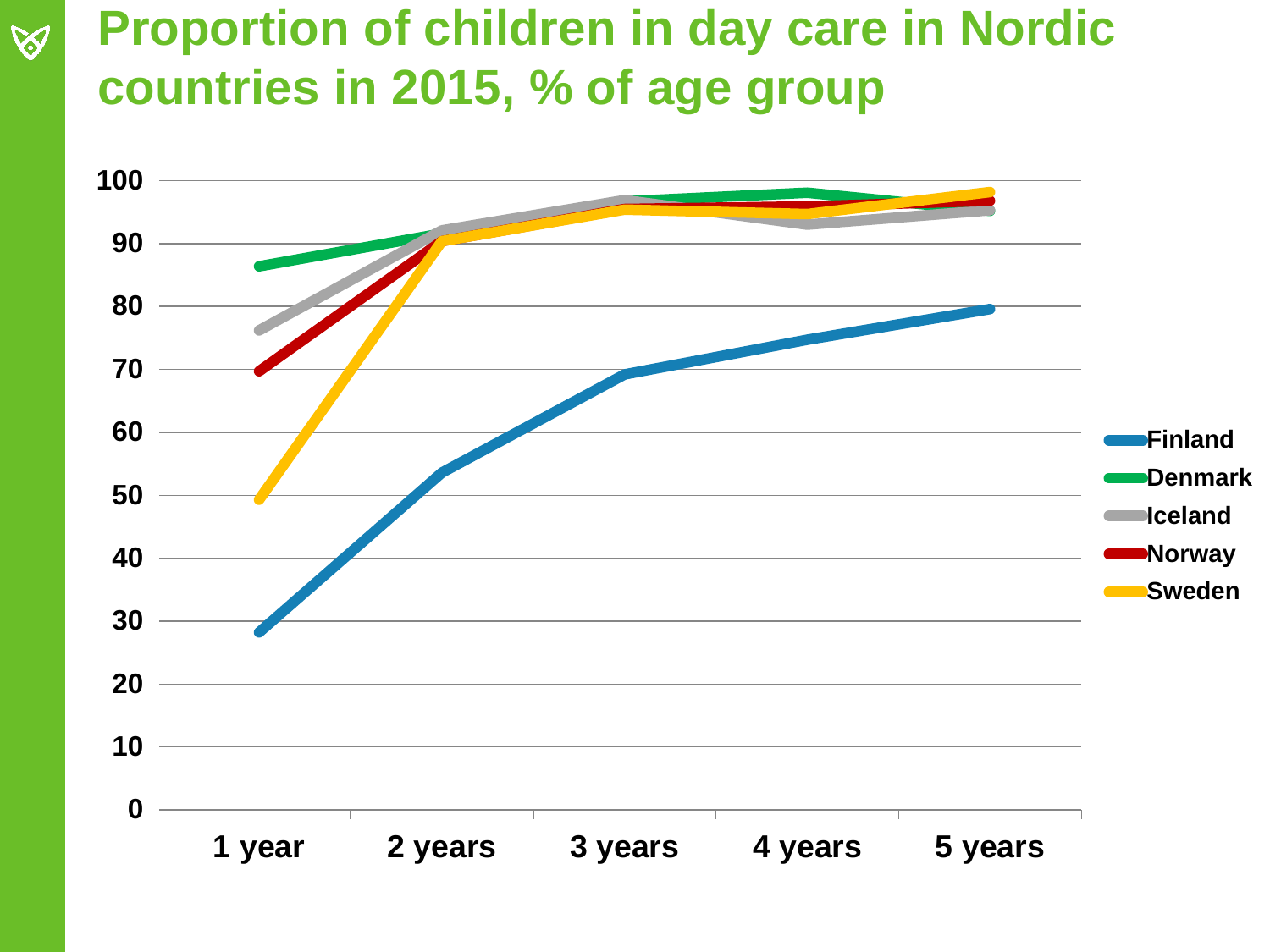

## **Effects on child development**

**Recent studies from Finland find that there is no negative effect of day care participation**

- **one study found some positive effects of day care participation on mastery of cognitive tasks when starting school**
- **another study found that children from disadvantaged families benefitted from enrolment in day care before they start school**

Hiilamo, H., Haataja, A., & Merikukka, M. (2015). *Children who do not attend day care: What are the implications for educational outcomes?*. FamiliesAndSocieties Working Paper Series 42 (2015)

Karhula, A., Erola, J., & Kilpi-Jakonen, E. (2017). Home sweet home? Long-term educational outcomes of childcare arrangements in Finland. *Childcare, Early Education and Social Inequality: An International Perspective*, *268*

> Kosonen T., & Huttunen, K. (2018) Kotihoidon tuen vaikutus lapsiin Palkansaajien tutkimuslaitos, Tutkimuksia 115, 2018.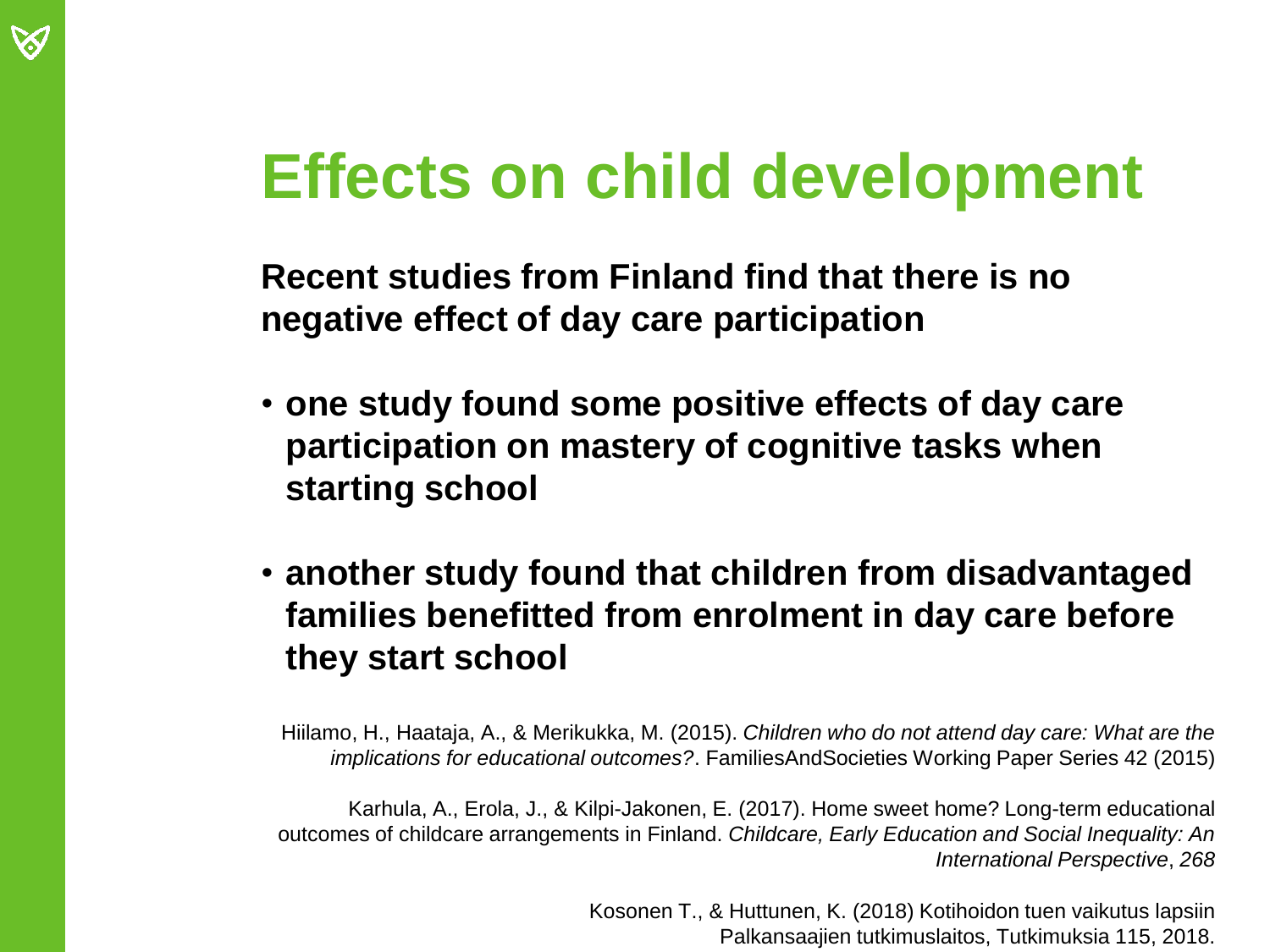## **Future of day care in Finland**

**New pedagogical emphasis in Early Childhood Education and Care Act:** 

**from "place to be when the parents work"** 

**To "right of every child to receive early education"**

**In line with the new view, national supervision of ECEC services was transferred from the Ministry of Social Affairs and Health to the Ministry of Education and Culture in 2013**

**The National Core Curriculum guides the provision of ECEC services**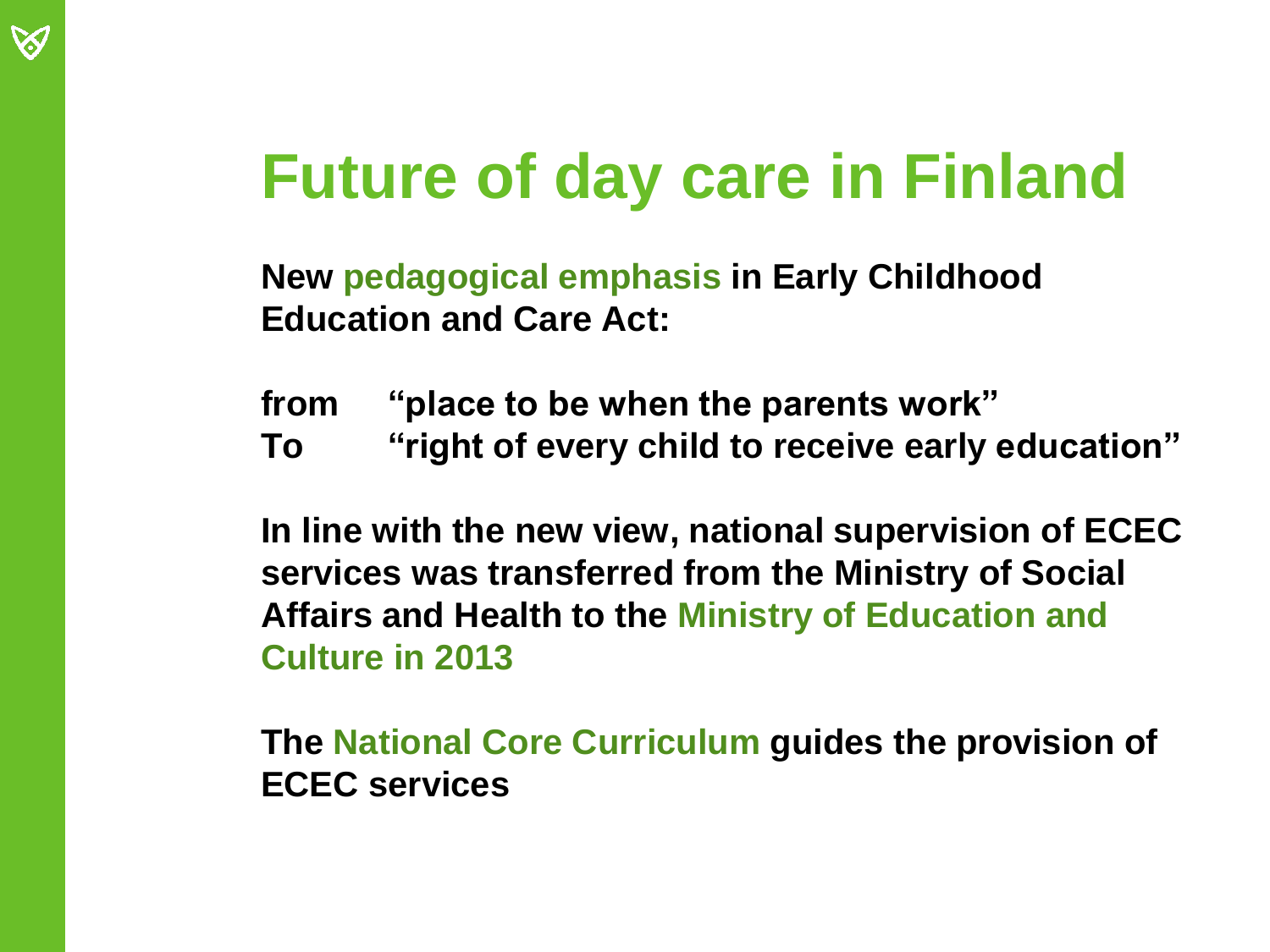#### **Future of day care: child development**

**The new ECEC supports the child's holistic growth, development, wellbeing and health.** 

**It promotes lifelong learning as well as equity and equality, including equal quality of services in whole country**

**It also emphasizes children'the role and participation of children and parents in ECEC** 

**New personnel structure in 2030: 2/3 of the personnel will have university / university of applied sciences degree**

**Free ECEC for 20 hours for 5-years-old children –experiment in 2018-2020**

**Special Government Grant to Promote Equality to reinforce the resources of ECEC in socio-economically challenging areas in 2019**